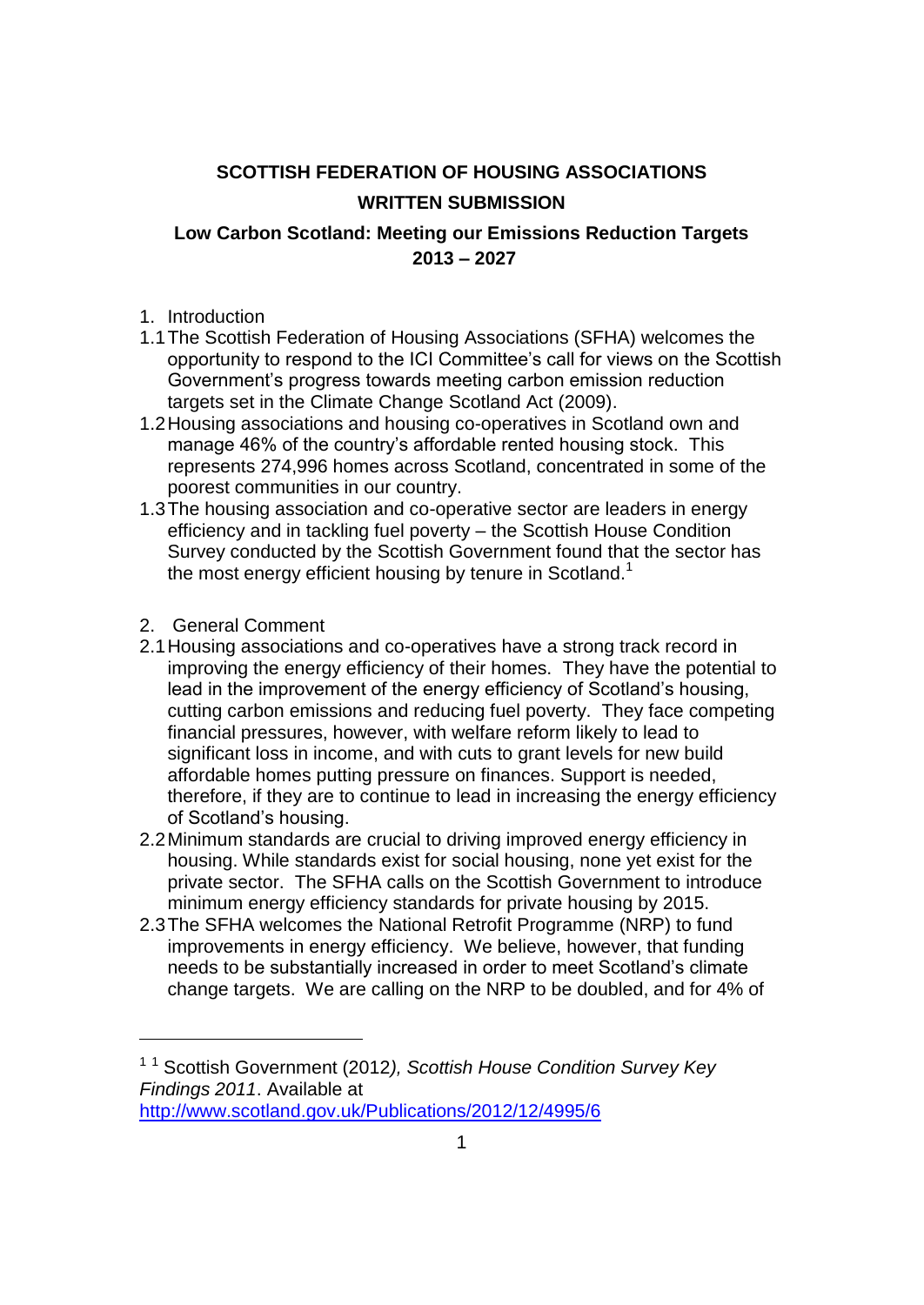European Structural Funds to be ring fenced to fund energy efficiency and renewables in social housing.

- 2.4Renewables, micro-renewables and district heating all have a role to play in meeting carbon emissions reduction targets and cutting fuel poverty. By supporting housing associations and other community groups to develop renewables, the Scottish Government will ensure that poorer communities share in the benefits of Scotland's renewable energy resources.
- 2.5Rural communities, where many homes are off the gas network, are particularly vulnerable to fuel poverty. They also offer the potential to significant reductions in carbon emissions. The SFHA is calling on the Scottish Government to provide the necessary support to ensure that rural communities benefit from schemes to increase energy efficiency and to support the development of micro-renewables.
- 3. Fuel Poverty and Energy Efficiency in Housing

1

- 3.1Fuel poverty is an issue of growing importance in Scotland the most recent figures show that one in three Scottish households are in fuel poverty.<sup>2</sup> While housing associations and co-operatives have the most energy efficient homes in Scotland, our members house some of the poorest and most vulnerable society and so their tenants are vulnerable to fuel poverty.
- 3.2Significant investment in the energy efficiency of existing homes can combat the effects of rising fuel prices and cut fuel poverty – last year there was a 2% drop in levels of fuel poverty among housing association tenants.<sup>3</sup>
- 3.3The Scottish Government continues to fund energy efficiency schemes to alleviate fuel poverty in Scotland when the UK Government has ceased to do this in England and Wales – for 2013/14 there is a £66 million pounds National Retrofit Programme. We believe that a programme which supports area based schemes is the best way to increase energy efficiency in Scotland – as evidenced by a report into area based schemes by Consumer Focus Scotland<sup>4</sup>.
- 3.4We believe, however, that in order to address fuel poverty and to meet the Scottish Government's targets to reduce carbon emissions set in the

<sup>3</sup> Scottish Government (2012*), Scottish House Condition Survey Key Findings 2011*. Available at<http://www.scotland.gov.uk/Publications/2012/12/4995/6>

<sup>2</sup>Scottish Government (2012*), Scottish House Condition Survey Key Findings 2011*. Available at<http://www.scotland.gov.uk/Publications/2012/12/4995/6>

<sup>4</sup> Consumer Focus Scotland (2010), *Energising Communities: Learning from area-based energy efficiency projects in Scotland*. Available at [http://www.consumerfocus.org.uk/scotland/files/2010/10/Area-Based-Energy-](http://www.consumerfocus.org.uk/scotland/files/2010/10/Area-Based-Energy-Report.pdf)[Report.pdf](http://www.consumerfocus.org.uk/scotland/files/2010/10/Area-Based-Energy-Report.pdf)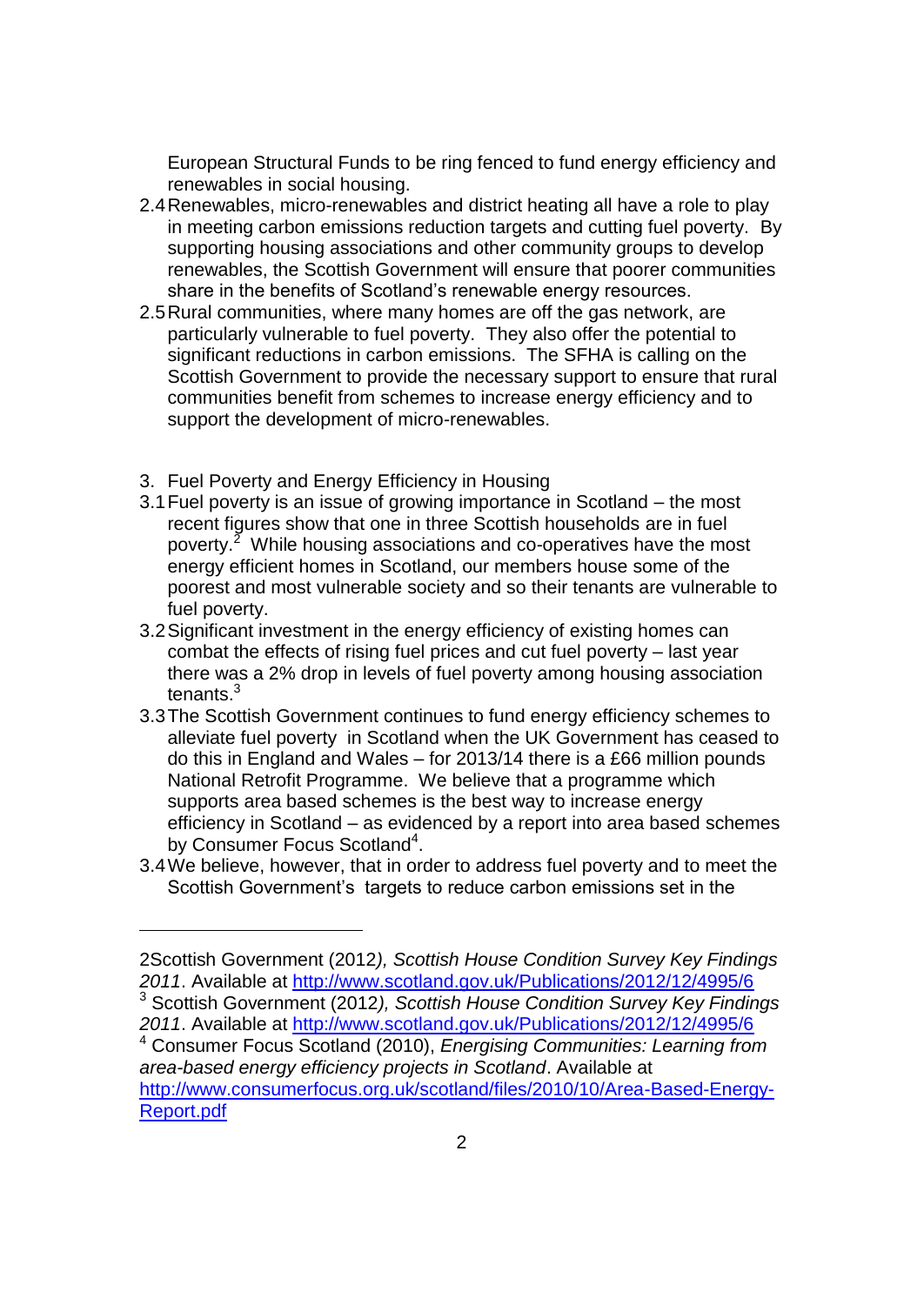Climate Change Scotland Act (2009) there needs to be a significant increase in the NRP in future years. A recent report by the World Wildlife Fund estimated that there was a significant funding gap between the investment required to meet the Scottish Government's targets and the funding available through the NRP, the Energy Company Obligation and other available funds.<sup>5</sup>

- 3.5Improvements to the energy efficiency of social housing can also be funded by the Scottish Government ring fencing European Union Structural Funds in order to fund programmes to retrofit existing homes. There are examples of successful programmes in Wales and France that have cut fuel poverty while providing jobs and training in disadvantaged areas (for example the Arbed scheme in Wales<sup>6</sup>). The SFHA calls on the Scottish Government to earmark 4% of European Regional Development Funding from 2014 to fund improvements.
- 3.6Minimum Standards can also play a significant role in driving improved energy efficiency standards in existing housing. The Social Housing Quality Standard (SHQS), combined with a culture of good asset management and strong planned maintenance programmes, has helped housing associations and co-operatives to significantly improve the energy efficiency of their homes, making them the most energy efficient by tenure in Scotland.
- 3.7There are now proposals to set a further standard the Energy Efficiency Standard for Social Housing (EESSH), will be published and set higher energy efficiency standards for social housing for 2020 and on to 2050. The SFHA and its members broadly welcome the aim of the proposals as we believe that increased energy efficiency is vital to alleviating fuel poverty and combating climate change. We believe, however, that for social landlords to meet these challenging standards funding has to be made available though an expanded NRP and through ERDF. We are calling for this investment because Welfare Reform is likely to have a significant impact on social landlords' income, while considerable cuts to grant levels for new build affordable housing have already had an impact on the ability of housing associations and co-operative's funding and ability to borrow.
- 3.8While minimum standards already exist in the social rented sector and are to be increased, there are currently no minimum energy efficiency

1

<sup>5</sup> WWF Scotland (2012) *Mind the Gap: Funding Home Energy Efficiency to Deliver Scotland's Climate Change and Fuel Poverty Targets.* Available at [http://scotland.wwf.org.uk/wwf\\_articles.cfm?unewsid=6275](http://scotland.wwf.org.uk/wwf_articles.cfm?unewsid=6275)

<sup>6</sup> Welsh Government (2012) *Arbed Strategic energy performance investment programme*. Available at

[http://wales.gov.uk/topics/environmentcountryside/energy/efficiency/arbed/?la](http://wales.gov.uk/topics/environmentcountryside/energy/efficiency/arbed/?lang=en) [ng=en](http://wales.gov.uk/topics/environmentcountryside/energy/efficiency/arbed/?lang=en)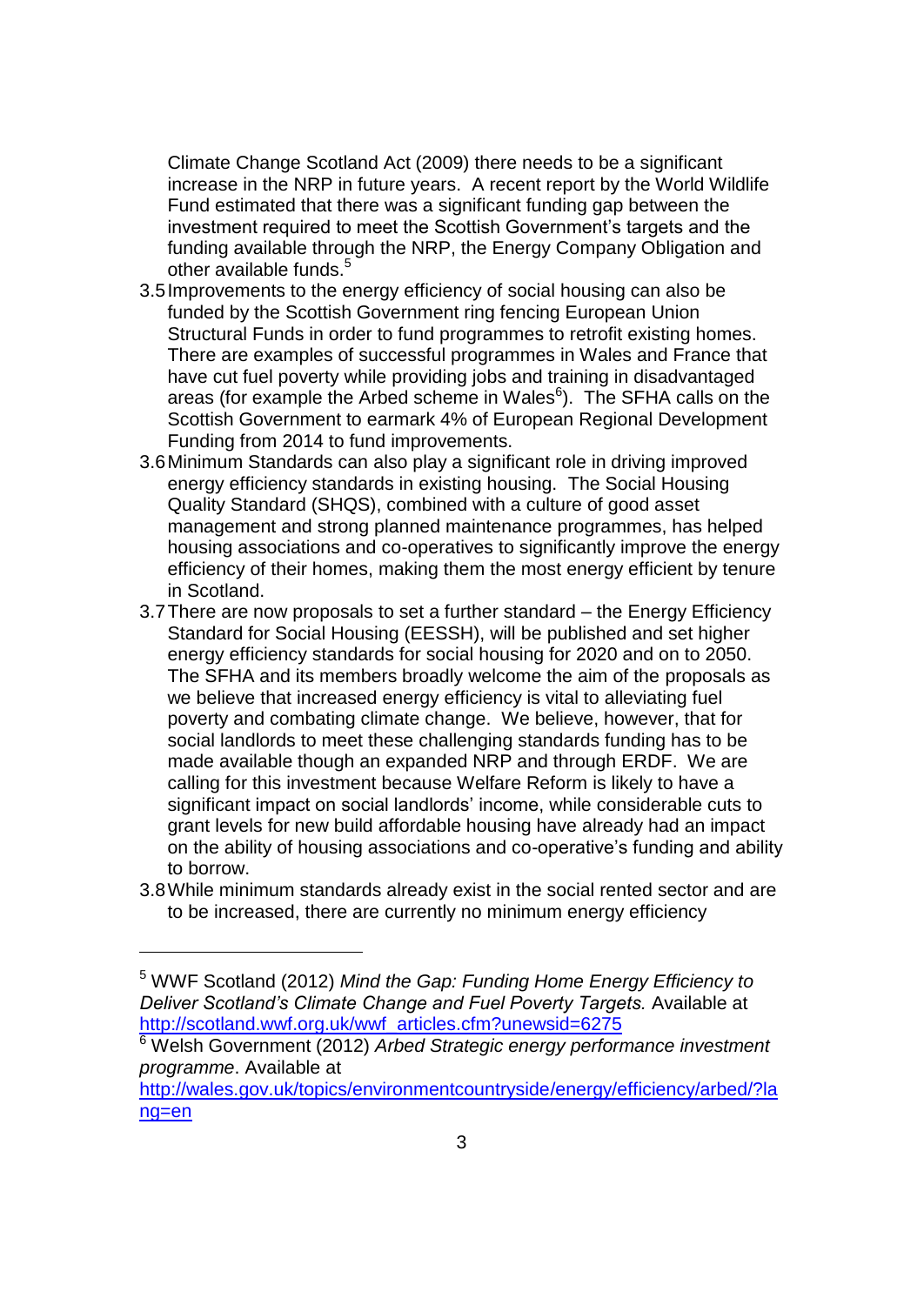standards in the private sector, which makes up 76% of Scotland's housing. The Scottish Government's Sustainable Housing Strategy recently proposed setting minimum standards for the private sector by 2018.

- 3.9The SFHA believes, however, that the proposed timescales for agreeing standards and setting targets could be shortened. At present the working group would report by 2015 with targets set for 2018. The SFHA would like to see the report in 2014, with standards set for 2015 – we believe that with the average Scottish household in fuel poverty there is no time for delay.
- 4. Energy and Heat Supply

1

- 4.1Efficient generation and distribution of electricity and heat have a significant role to play in cutting carbon emissions and alleviating fuel poverty.
- 4.2Housing associations and co-operatives have the potential to play a significant role in the development of schemes that promote the more efficient use of energy and the generation of clean and renewable energy. They have the groupings of housing and the financial and project management skills to be early adopters of district heating schemes, combined heat and power installations and renewable electricity and heat.
- 4.3Housing associations and co-operatives have already led on the development of district heating schemes in Scotland, with schemes installed for example in Glasgow and the West Highlands. The SFHA calls on the Scottish Government to support the expansion of such schemes, which cut fuel bills and reduce carbon emissions, by adopting the recommendations of the Expert Commission on District Heating<sup>7</sup>.
- 4.4The SFHA believes that the Scottish Government needs to provide support for the small to medium sized renewable energy schemes developed by housing associations and co-operatives. Renewable heat and electricity have an important role to play in:
	- cutting carbon emissions from domestic dwellings and helping the Scottish Government to meet the targets set in the Climate Change (Scotland) Act 2009;
	- helping the Scottish Government to meet its target of eradicating Fuel Poverty by 2016.
- 4.5Housing associations and co-operatives have a key role to play in helping the Scottish Government to meet these targets by developing renewable energy schemes at a community scale. A number of our members have developed or are developing schemes using wind, photo voltaics, biomass and hydro. In our view it is important to ensure that renewables subsidies

<sup>7</sup> Scottish Government (2012) *Expert Commission on District Heating*, Available at<http://www.scotland.gov.uk/Resource/0040/00408383.pdf>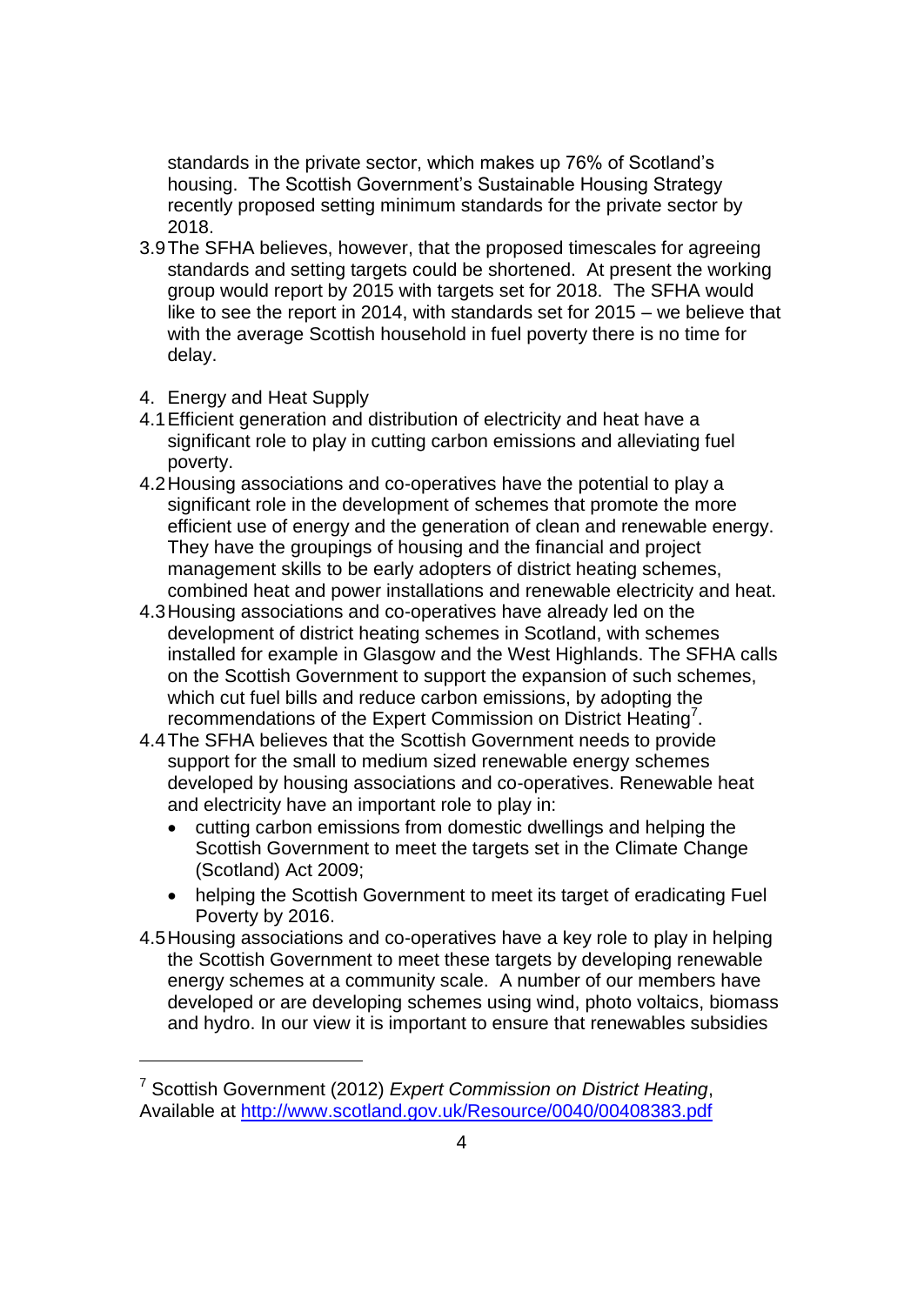do not only benefit large companies, but are also used to develop community capacity and provide funding to increase energy efficiency. The SFHA is involved in discussions with the Scottish Government and other bodies about supporting such developments.

- 4.6While the Scottish Government supports the development of renewables in housing associations through the District Heating Loans Fund and the Warm Homes Fund (and these are both welcome support for our members) the SFHA is calling on the Scottish Government to increase funding for renewables and district heating schemes by doubling funding for NRP and ring fencing ERDF to support renewables and energy efficiency in social housing.
- 5. Specific Rural Issues

1

- 5.1Scotland is a very rural country and rural parts of Scotland, especially the Highlands and Islands, face particular challenges with fuel poverty and carbon emissions. Due to its geographic location, people in Scotland experience longer, colder winters than the rest of the UK. A study by Energy Action Scotland found that it could cost a family living in the north of Scotland 68% more to heat their home than for an equivalent household living in a similar house in the south of England<sup>8</sup>.
- 5.2Scotland has a high proportion of hard to treat properties. These are properties where low cost solutions to improving energy efficiency such as cavity wall insulation and loft insulation are not appropriate, for example, buildings with solid stone walls such as traditional tenements, multi-storey flats and timber frame buildings built prior to 1982. The Existing Homes Alliance Scotland, of which SFHA is a member, estimates that one third of Scottish homes are hard to treat<sup>9</sup>
- 5.3Scotland also has a high proportion of properties that are off the gas network: 541,000 households in Scotland do not have gas heating, with 21% of households in Scotland off the gas grid $10$ . Households that do not have access to mains gas are much more likely to experience fuel poverty than households who do, because of the higher costs of other fuels.

<sup>9</sup> Existing Homes Alliance Scotland, (2011) *Declaration* . Available at http://www.existinghomesalliance.org.uk/scotland/declaration\_scot.php

<sup>8</sup> Energy Action Scotland, (2008), *The Wrong Direction: How UK Fuel Poverty Policy Lost Its Way*. Available at

http://www.theclaymoreproject.com/uploads/associate/365/file/EAS%20Public ations/UK\_Fuel\_Poverty\_Monitor\_2008.pdf

<sup>10</sup> Office of Fair Trading, (2011), *Off Grid Energy; An OFT Market Study. Available at* http://www.oft.gov.uk/OFTwork/marketswork/completed/offgrid/#named2